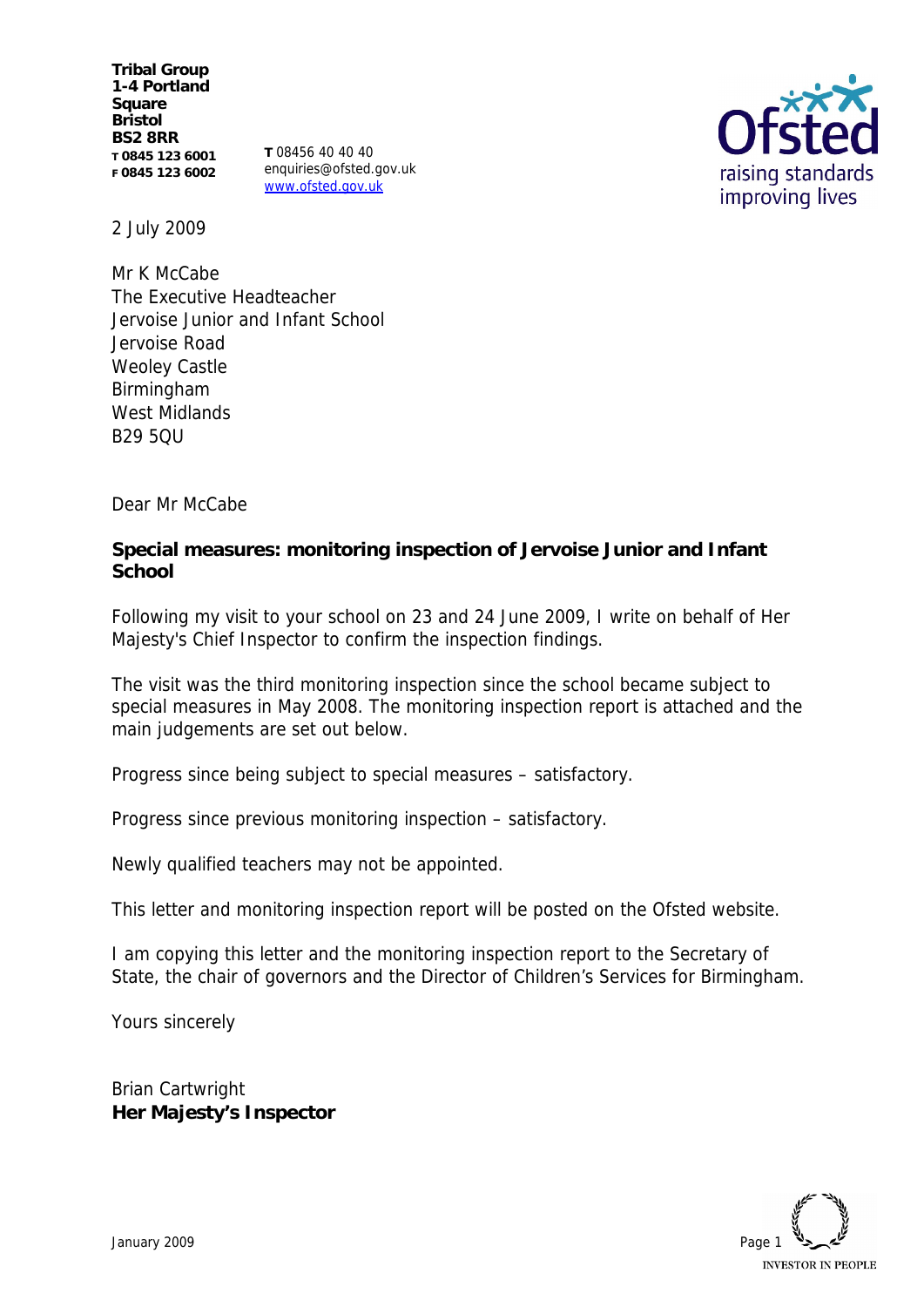

**Special measures: monitoring of Jervoise Junior and Infant School**

**Report from the third monitoring inspection on 23 and 24 June 2009**

## **Evidence**

The inspector observed the school's work, scrutinised documents, and met with the executive headteacher, teachers, groups of pupils and a representative from the local authority.

# **Context**

The school has appointed the current executive headteacher as the substantive headteacher from September 2009. A substantive deputy headteacher has been appointed from September 2009. There have been no changes to staff complement since the previous visit.

### **Achievement and standards**

The school's own information shows a mixed picture in respect of standards and achievement. It indicates that standards are still low, and that many pupils are still not achieving well despite the improvements in teaching noted below. The most acute shortfalls are in Year 6 mathematics, where a significant minority of pupils are not making the expected progress. Conversely, standards and progress in other year groups are at least satisfactory. They are good for some middle and more able pupils. In lessons, pupils are consistently working well, and they are spending a high proportion of lesson time doing written work, practical work, or other pupil-centred tasks. This welcome increased level of activity shows in pupils' exercise books and in the high volume of display work around the school. The display work is significantly better in quality compared to a year ago. It is indicative of higher expectations of staff and higher aspirations of pupils. Pupils are keen to show their work to inspectors and proud of their achievements.

This improving academic culture has yet to impact upon the outcomes of formal assessments in literacy and numeracy for Year 6 pupils. The legacy of previously weak provision shows acutely in written work, for example in poor spelling despite quite imaginative writing. Pupils' mathematical understanding is still weak, despite the currently good teaching provision across the school for this subject. For example, a well taught lesson on charts and pictograms revealed that pupils had an incomplete understanding of the basic principles of a chart. Pupils of all ages have had insufficient opportunity in the past to explain their understanding of mathematical processes and therefore continue to show a generally weak grasp of mathematical terms and operations. This continues to hamper their ability to apply their skills to solving problems. Pupils with learning difficulties and/or disabilities are tracked carefully and well supported depending on their needs. They are making appropriate academic progress. One emerging factor affecting the tracking and monitoring of pupil progress is the high proportion of pupils leaving and arriving at

Page 2 **INVESTOR IN PEOPLE**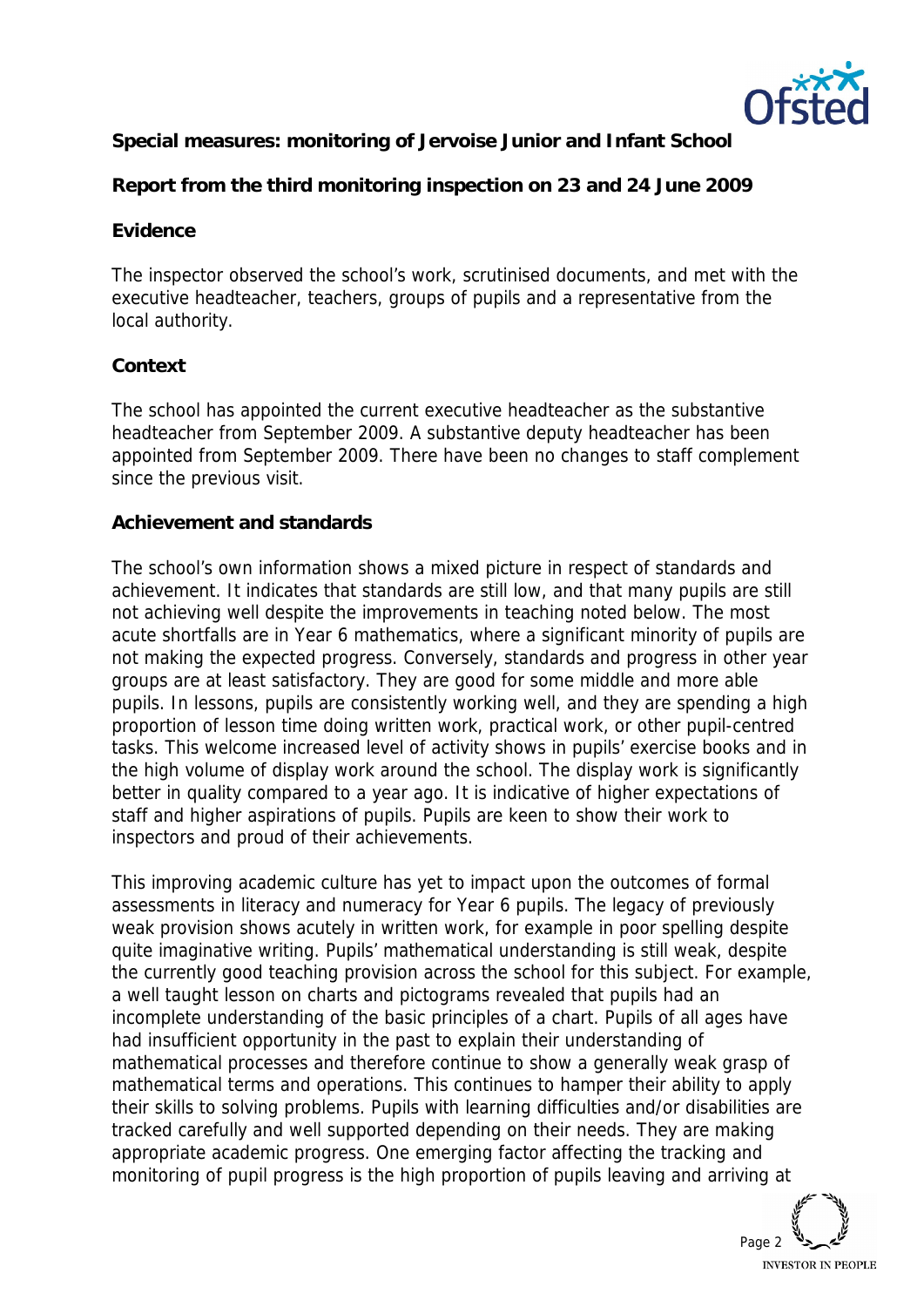

the school during the year. In many cases, pupils arrive with no previous performance data.

Progress since the last inspection on the areas for improvement:

 improve standards and achievement in English, mathematics and science **–** inadequate.

# **Quality of provision**

Teaching continues to improve, as does the richness and motivational approach of the curriculum. Teaching has been good enough to secure measurable improvements in the progress of the majority of middle and higher ability pupils. This quality has not been in place long enough to raise standards significantly. Teachers are planning work well and are effectively differentiating tasks to match the different needs and interests of their pupils. The practice of involving pupils in an element of choice for their lessons has further developed. This is generating high levels of engagement and enjoyment of pupils in their lessons. In one lesson, pupils acted out the work of a palaeontologist, digging for fossils and bones and attempting to reconstruct a 'dinosaur'. Pupils said they really enjoyed this approach and would welcome more homework 'because they can do extra things and learn even more'! Teachers have fully committed themselves to this approach, delivering good lessons overall. The pace of all the lessons seen on this visit was high, as was the academic challenge. A wide range of different lesson activities ensured pupils stayed motivated and on task. Occasionally, the demand proved to be a step too far in practice, but pupils did not give up and continued to try their best to complete the task.

The working ethos in all the classrooms was excellent, indicative of a secure approach to classroom management and confident teaching. In one lesson, the teacher and classroom support assistant took on roles of characters and created a very entertaining illustration of the points being made. One pupil exclaimed that 'this was so funny!' and the staff captured the enjoyment of learning that is consistently apparent. In another lesson, children became so engrossed in their learning that they wanted to continue to complete the task thoroughly. The teacher wisely allowed the lesson to overrun because pupils were so enjoying their learning. Marking shows evidence of pupils responding to corrections in the majority of instances, although this good practice needs further development. Recent changes to the school day to include opportunities for pupils to reflect upon their work have provided the time pupils need to respond to the marking.

Progress since the last inspection on the areas for improvement:

 improve the quality of teaching and learning so that it meets the needs of all pupils **–** good.

**Leadership and management**

The supportive yet demanding approach of the senior leadership of the school has enabled teachers to rekindle their love of the profession. Their consistently high level

Page 3 **INVESTOR IN PEOPLE**